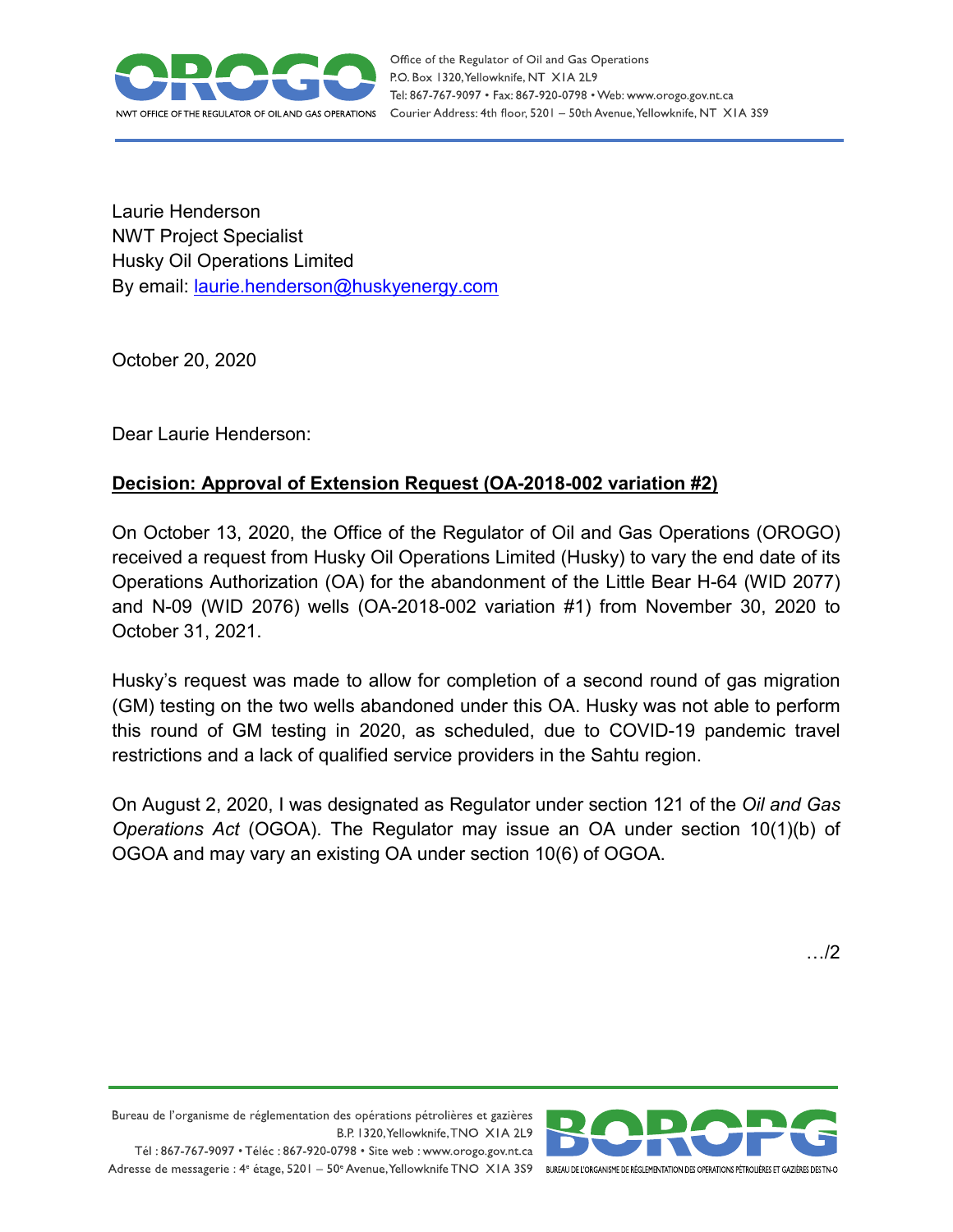Based on the information provided by Husky in its October 13, 2020 letter and the results of previous GM testing for the Little Bear H-64 and N-09 wells submitted to OROGO in 2019, I find that postponing the second round of GM testing to 2021 does not pose a significant risk to human safety or the environment and therefore approve the extension to OA-2018-002 variation #1 as requested.

Sincerely,

Pauline de Jong **Regulator** 

Encl. Operations Authorization OA-2018-002 variation #2

c. Dan Simard, Husky Oil Operations Limited Donald Wainwright, Husky Oil Operations Limited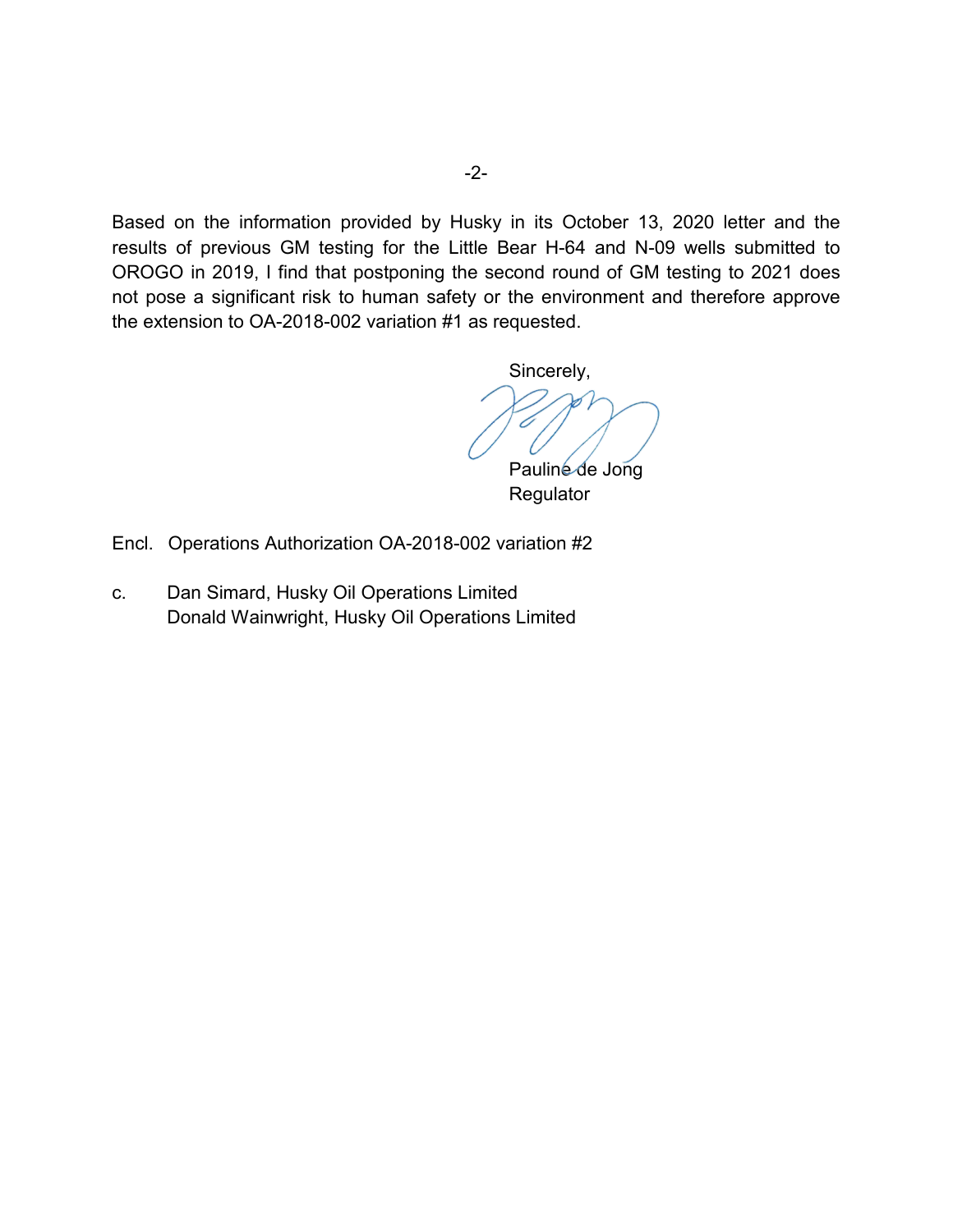

## **OPERATIONS AUTHORIZATION**

Subject to the terms listed below, authorization is granted under Section 10 of the *Oil and Gas Operations Act* and Part 2 of the *Oil and Gas Drilling and Production Regulations* to

| Company Name                           | Company Operating Licence # |
|----------------------------------------|-----------------------------|
| Husky Oil Operations Ltd.              | NWT-OL-2014-006             |
| Responsible Officer and Title          |                             |
| Al Pate, VP Exploration and Production |                             |

to proceed with the works and activities described in its October 9, 2018 application for

| Scope of Work                                      | Settlement Area or Region |
|----------------------------------------------------|---------------------------|
| Abandonment of the Little Bear N-09 and H-64 wells | Sahtu                     |

This authorization, originally issued on January 2, 2019, has been varied by the Regulator or its delegate under Section 10 of the *Oil and Gas Operations Act* and may be further so varied.

This authorization expires on October 31, 2021.

Dated at Yellowknife, Northwest Territories on October 20, 2020.

| Name of Regulator / Delegate | Signature of Regulator / Delegate |
|------------------------------|-----------------------------------|
|                              |                                   |
| Ms. Pauline de Jong          |                                   |
| Title                        |                                   |
|                              |                                   |
| Regulator                    |                                   |